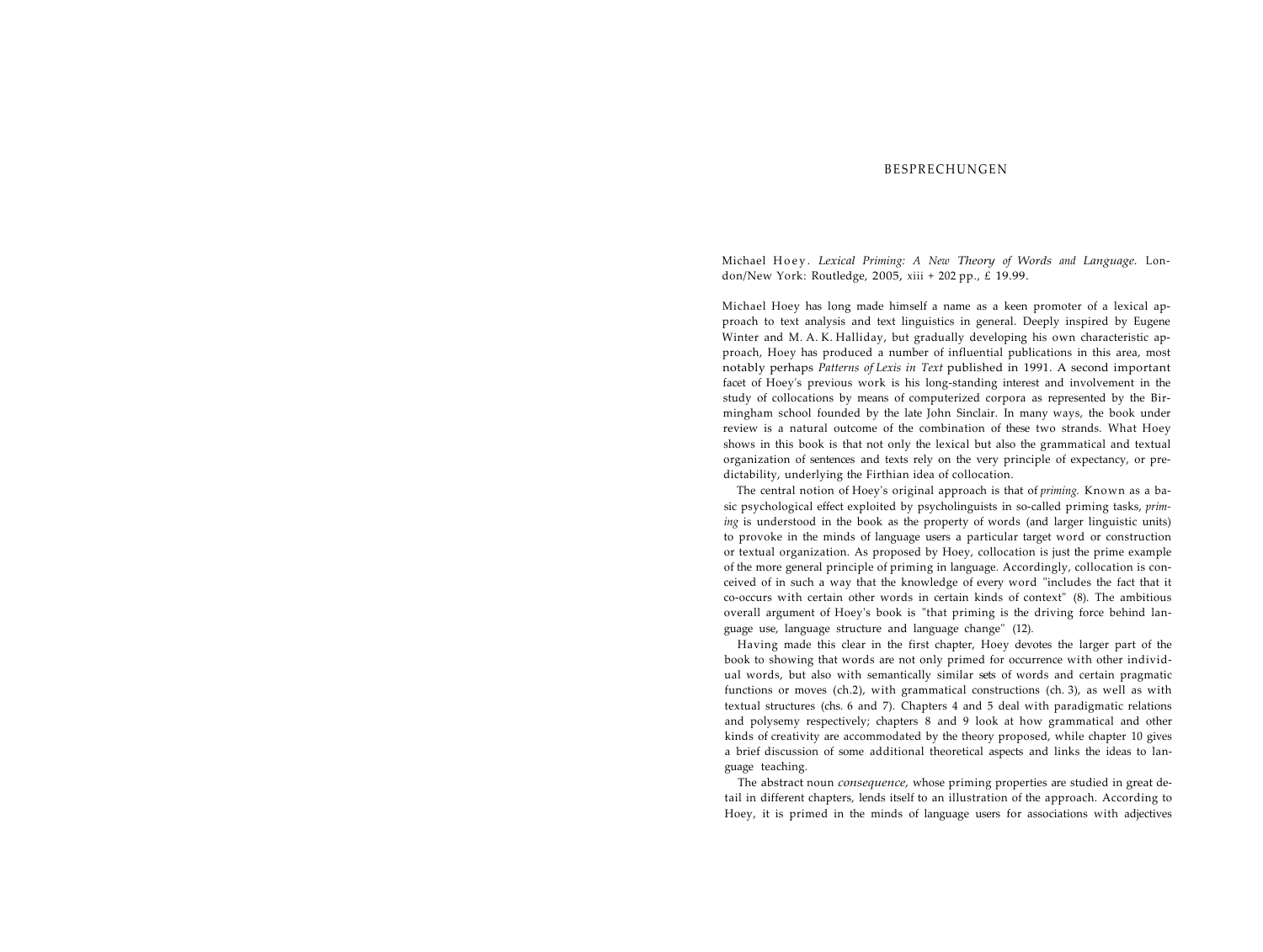from the semantic sets of 'logic' (*logical, inevitable, probable consequence),* 'evaluation' *(doleful, disastrous, ludicrous),* 'seriousness' *(important, serious, significant)*  and 'unexpectedness' *(unforeseen, curious, surprising).* With regard to grammar, i . e. its *colligations* (a term taken over from Firth and Sinclair), *consequence* is primed to favour the adjunct function in the clause, and to avoid the object function, a case of *negative priming;* within the noun phrases in which it occurs it is strongly primed to occur as head (rather than modifier). Thematically, the noun is primed to occur as part of a thematized adjunct, and this is seen as a part of its *textual colligations.* And its (fairly rare) sense of 'importance' (as in *some people were of no great consequence)* is pragmatically primed for association with denials. If this sounds like just a slightly sexed-up version of a simple distributional description very much along the lines favoured by American Structuralists, it is only half the story. The underlying assumption of the priming idea is that the distributional patterns are stored in the language users' minds like "a mental concordance [...] that has been richly glossed for social, physical, discoursal, generic and interpersonal context" (11). So this is not simply a distributional profile, but taken to be an account of linguistic information stored in speakers' long-term memories.

The priming profile of *consequence* proposed is the result of painstaking analyses of more than 1800 records of the noun culled from a 95 million word corpus of *Guardian* news and more than 3 million words from the British National Corpus. This corpus features prominently throughout the book as an invaluable resource for the numerous case studies presented; but in addition to simply constituting a body of language that facilitates statistical observations on the distribution of words and structures, the corpus also serves as a justification of the theory proposed by Hoey, since it contains ample evidence of the non-arbitrariness of the lexical, grammatical and textual patterns in which words are found. That said, it must be emphasized that Hoey is acutely aware of the inevitable non-representativity of all corpora and repeatedly stresses the fact that the primings found may indeed very likely be exemplary ones only, not realistically attributable to anyone but an idealized reader of the *Guardian* (who does not use language elsewhere). Indeed, Hoey is quite unequivocal in his claim that primings are not only individual, i. e. different from speaker to speaker within a speech community, but also domain-dependent, so that the priming inventories for, say, legal texts, advertising body copy and casual speech are likely to differ, too. The conventionality traditionally attributed to linguistic knowledge - that is the idea that speakers of a speech community share the same or similar expectations as to how a word can be used and what it means - is explained by two types of 'harmonizing' effects: self-reflexive, internal processes of trying to be in tune with the linguistic input one is presented with, on the one hand, and, on the other hand, external factors such as oral, literary and religious traditions, the media and of course institutionalized education.

More or less as a side-effect of the main thrust of the book, it emerges that synonyms are found to diverge with regard to their lexical, grammatical, pragmatic and textual priming properties, and that the same applies to the different meanings of polysemous lexemes. These findings as such may not be particularly original and new, but they fall into place neatly as fairly predictable properties of lexemes in Hoey's framework.

One overarching topic of the book is the special role attributed to the lexicon in the structure and organization of language, a role indeed more important than the

one played by grammar. Like Construction Grammar, Word Grammar, Pattern Grammar and other approaches that put more emphasis on items and chunks than on abstract rules, the theory of lexical priming has to grapple with the problem of if and how language users derive more general, rule-like schemata from their knowledge of individual instances. While Hoey is aware of this problem, the idea of "reflexive priming" (160) which he proposes to account for the creation and acquisition of patterns and lower-level schemata remains fairly vague and sketchy.

Somewhat disturbingly, at least to me, in chapters 8 and 9 Hoey decides to replace the word by the concept of "phonological string" (158 f.) as the pivotal source of priming, and explicitly states that "priming begins with the phonological string" (171). Apparently he makes this move because it allows him to include not only bound lexical and grammatical morphemes but even sound-symbolic elements like the classic *sl-* in the system of priming elements. This leads him to a fairly controversial notion of grammar, apparently phrased almost as if addressed to lay persons in order to avoid the bias inherent in established grammatical terminology: "What we count as grammar is the accumulation and interweaving of the primings of the most common sounds, syllables and words of the language. So grammar is, in such terms, the sum of the collocations, colligations and semantic associations of words like *is, was, the, a* and *of,* syllables like *ing, er* and *ly,* and sounds like [t] (at the end of syllables) and [s] and [z] (likewise at the end of syllables)" (159). To my mind, the price for Hoey's gambit is too high, because it denies the linguistic unit of words or lexemes the privileged psychological status that they undoubtedly have in more or less isolating languages like English. While I find it highly convincing that words are primed for collocations, grammatical colligations and even textual colligations as well as pragmatic associations, it is hard for me to see a priming relation between, for instance, a verbal root like *go* and the *-ing* morpheme, even if this verb happens to be found significantly more often in the progressive than in the simple form. To my mind, the abandoning of the word as central source or anchor of priming unnecessarily waters down the intriguing and compelling notion of lexical priming and reduces both the explanatory power and psychological plausibility of Hoey's theory.

There can be no doubt that *Lexical Priming* is an important and timely contribution to the current discussion on what psychologically realistic grammars should look like. One context for an appreciation of the book is its home base of the British contextualist tradition, since it shows what a wider and more 'cognitive' notion of collocation can reveal about the nature of language within the lexicon and way beyond. From this point of view, Hoey's book is an insightful and original complement to the work published by John Sinclair (e. g., 2004), Susan Hunston and Gill Francis (e. g., Hunston & Francis 2000). A second fruitful perspective on the book is the current interest in related issues in cognitive linguistics and psycholinguistics represented, among others, by Dąbrowska (2005), Goldberg (2006), and Tomasello (2003). What Hoey's book has in common with these is his aim to construct a usage-based model of grammar and language acquisition that relies on knowledge of chunks, patterns and generalized schemata or constructions and does away with lexically unfilled abstract rules and phrase structure trees. The cognitive and psycholinguistic grounding that Hoey's book may be lacking in comparison with these works is amply compensated for by his meticulous corpus analyses, which reflect his impressively narrow interpretation of the fashionable catchphrase *usage-based.*